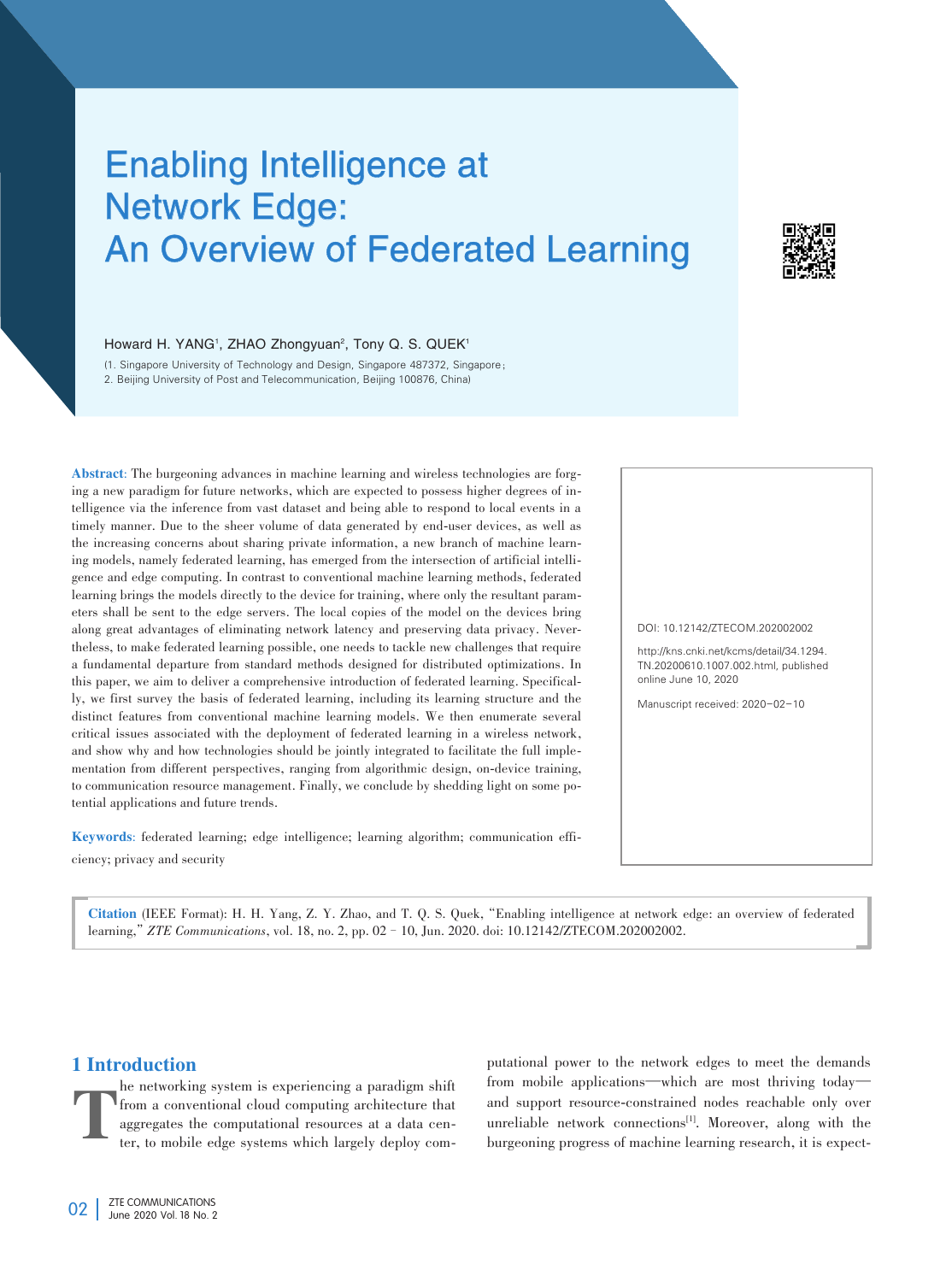ed that by integrating machine learning algorithms to the edge nodes, future networks will be able to utilize local data to conduct intelligent inference and control on many activities, e.g., learning activities of mobile phone users, predicting health events from wearable devices, or detecting burglaries within smart homes $^{[2]}$ .

However, as the data is usually generated at the end-user devices, the sheer volume of the dataset as well as the rising concerns about sharing private information often makes the users reluctant to send their raw data to the edge server for the training of any model—even that can eventually benefit them in return. In response to this dilemma, a new machine learning model has emerged, namely federated learning, that allows decoupling of data acquisition and computation at the central unit[3–5] . Specifically, rather than collecting all the data to a central unit for training, federated learning brings the models directly to the end-user devices for training, where only the resultant parameters shall be sent to the edge servers that reside in an edge node. This salient feature of on-device training brings along great advantages of eliminating the large communication overheads as well as preserving data privacy, and hence making federated learning particularly relevant for mobile applications. These properties also identify the federated learning as one of the most promising factors to an intelligent mobile edge network<sup>[6–9]</sup>.

Nevertheless, in order to deliver a successful deployment of federated learning, one also needs to tackle new challenges that require a fundamental departure from the standard methods designed for distributed optimization<sup>[3],[10]</sup>. Particularly, unlike many traditional machine learning models, where an algorithm runs on a large dataset partitioned homogeneously across multiple servers in the cloud, the federated learning often operates in a mobile edge system, in which a server orchestrates the training with a union of end-user devices, which have non independent and identically distributed  $(i.i.d.)$  and unbalanced dataset, and communicate over a resource-limited  $spectrum<sup>[11-12]</sup>$ . In that regard, the staleness becomes more paramount to the training process<sup>[13]</sup> and security issues also arise that make the learning architecture vulnerable<sup>[14]</sup>. Addressing these issues requires joint studies from many aspects, including the learning algorithm, system design, and communication and information theory<sup>[15–16]</sup>. In response, Ref. [10] discussed the possible directions to improve the training efficiency when encountering with heterogeneous datasets. Moreover, Ref. [6] investigated the end-to-end latency, reliability, and scalability of a federated learning empowered edge network. In the particular context of deep learning, Ref. [8] explored the challenges and approaches to integrate the learning algorithm into network edge via a federated approach; Ref. [9] discussed a number of guidelines for the implementation of federated learning with the wireless channels. With these efforts, the results are fruitful: As will be detailed in Section 4, there are numerous applications that can benefit a lot by adopting federated learning. To that end, the central thrust of this paper is to deliver a comprehensive introduction to the federated learning system as well as to appeal for more research devoted into this emerging field. It is also noteworthy that while a few surveys on the topic of federated learning have been now available, our work puts a particular focus on the integration of the wireless infrastructures (such as the mobile edge network) as a supporting platform and the federated learning as an operation system, which ultimately achieves the network intelligence by jointly running them together.

The remainder of this paper is organized as follows. In Section 2, we introduce the basic structure and the defining characteristics of a federated learning model. The techniques to the core of a practical implementation of the federated learning system are elaborated in Section 3. Section 4 discusses the potential applications and future trends of federated learning, followed by the conclusion remarks in Section 5.

# 2 Federated Learning: Basis and Properties

In this section, we detail the basic architecture of a federated learning model running on the mobile edge system. A number of key features associated with such a setting will also be presented.

## 2.1 Basic Architecture

As illustrated in Fig.  $1^{[17]}$ , the network elements involved in the federated learning include a central unit, e. g., the edge server that resides at a base station or access point and a number of end-user devices, in which they collaboratively learn a statistical model. The model is typically devised by a model engineer for a particular application, with which the server then orchestrates the training process with the end-user devices by repeating the following steps $[3 - 4]$ .

1) Client selection: The server selects from a subset of its clients, namely the end-user devices, which meet the eligibility requirements, e. g., mobile phones or tablets that currently have a wireless connection, for one round of training.

2) Broadcast: The selected clients download the current model, including the weights and a training program, from the server for local computing.

3) End-user computation: Each selected device performs a local computation, usually in the form of stochastic gradient descend (SGD), for a given period, and uploads the resultant parameters to the server.

4) Update aggregation: The server collects the updates from the end-user devices—in the form of either trained parameters or gradients—and aggregates, in general by a weighted average, the collected results.

5) Model update: The server locally updates the shared model based on the aggregated update computed from the clients that participated in the current round.

After a sufficient number of training and update exchanges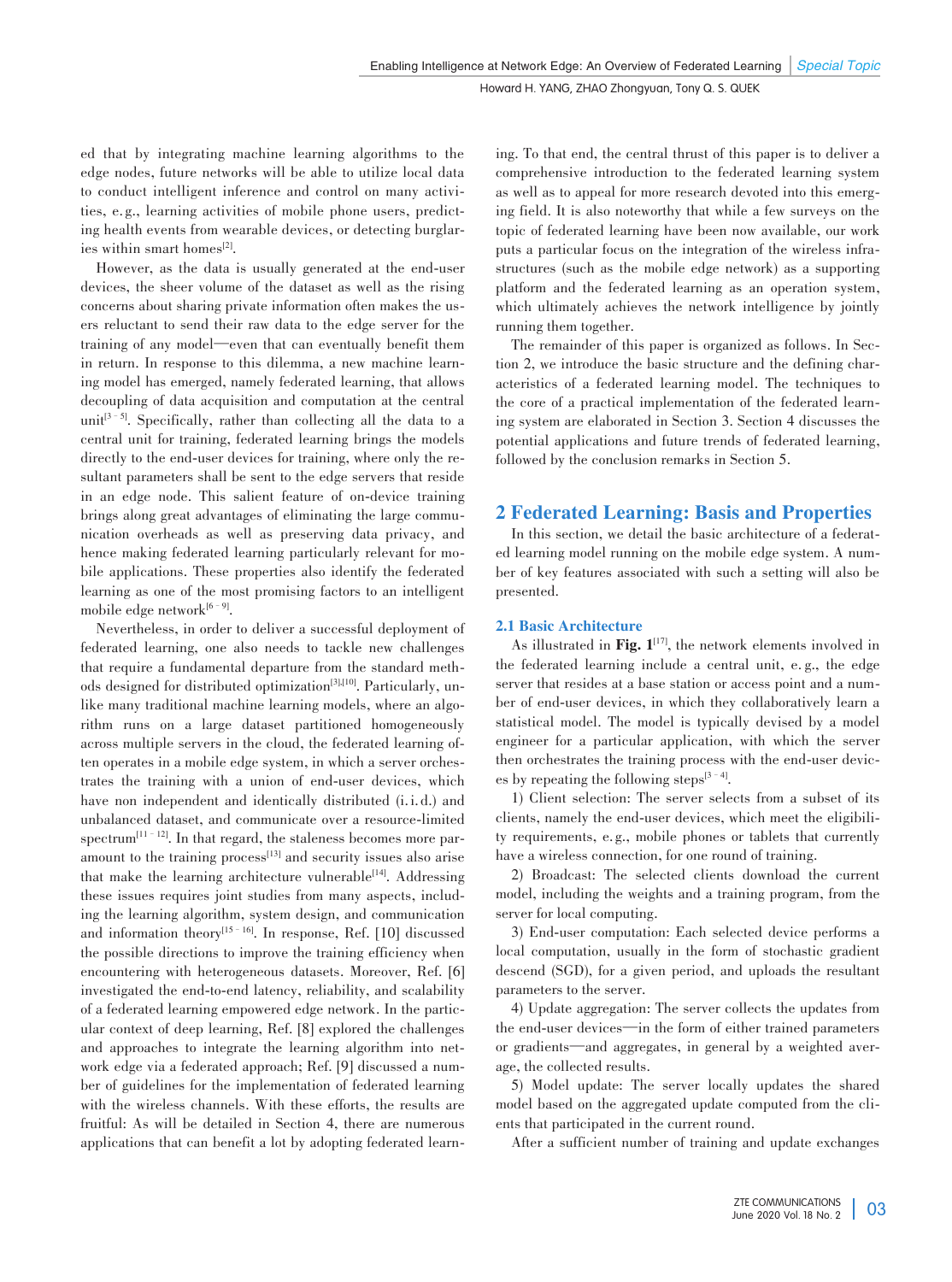

▲Figure 1. Illustration of the network architecture, in which a mobile edge system is integrated with fed⁃ erated learning.

(usually termed as communication rounds) between the server and the clients, the global statistical model is able to converge to its optimal and the end users can benefit from a collaboratively learned model.

1) The advantage: By training via federated learning, end users are able to directly download the model, perform computing on the devices, and send back the resultant trained parameters; in this way, the end users decouple the necessity of sharing local data and hence reserves privacy. Additionally, the local training also abbreviates the upload of raw data, which can be very large in size and consume a lot of energy for the upload. To that end, the federated learning is particularly relevant to wireless applications.

2) The challenge: The potential drawback of federated learning is also obvious. As the training is at a large scale amongst heterogeneous entities, e.g., different end terminals can have various processing power and communication conditions, the learning efficiency can be much lower than that in a data center. On top of this, the communication is often unreliable in the federated learning environment and security issue is more paramount under such a setting.

In the sequel, we will point out the possible directions to overcome the crux and finally realize the potential of federated learning. Before that, let us pause a while and clarify the most distinguishing features of such a learning model.

### 2.2 Distinguishing Features

At the first sight, it might seem that the federated learning is simply another format of distributed learning. These two machine learning models share several properties in common; for

instance, the computing is carried out by a number of end terminals and the terminals iteratively collaborate via a central entity. However, there are many more features that distinguish the federated learning from those more conventional models. We highlight the key features of federated learning as follows.

• Non-i. i. d. dataset: The most distinct feature of federated learning is that the dataset of each enduser device is highly personalized and hence the dataset is usually non-i.i.d. across users. The sources of the dependence and nonidenticalness are due to the fact that data collected at each device corresponds to a particular user, a particular geographic location, and/or a particular time period. As such, unlike situations in the

conventional setup where the dataset is completely shuffled and i.i. d., in federated learning, the non-i.i. d. structure may lead to the local minimum of each device diverting from the global minimum, and requires a rethinking of learning model to take into account such differences in the process.

• Unbalanced data size: Aside from being non-i.i.d. distributed, the dataset of each end-user device also differs in size. Therefore, the training procedure at each end terminal can be highly unbalanced, because some terminals that have small datasets can complete the training in a short period of time, while those with large dataset sizes may take a longer time to complete the local training. Moreover, due to the unbalanced nature, some devices, e.g., those with a large dataset, may contribute more to the overall model than others, and hence how to account for such difference in the learning algorithm is also important.

• Limited communication resources: As the communications between end-user devices and a central entity often take place at the network edge, where spectrum is the medium to conduct communications, the transmissions are by nature unreliable. Moreover, as the wireless resources are usually limited, it is necessary to select the appropriate number of users each round for the communication. All these can impose more significant impact of staleness on the overall training efficiency.

• Privacy/security issues: Whilst learning under the federated setting abbreviates the sharing of local data, it does not promise a perfect protection of privacy. In fact, one can still extract leaky information from upload parameters and retrieve the original information to an approximation extend<sup>[11]</sup>. Moreover, under the federated setting, the end-devices are more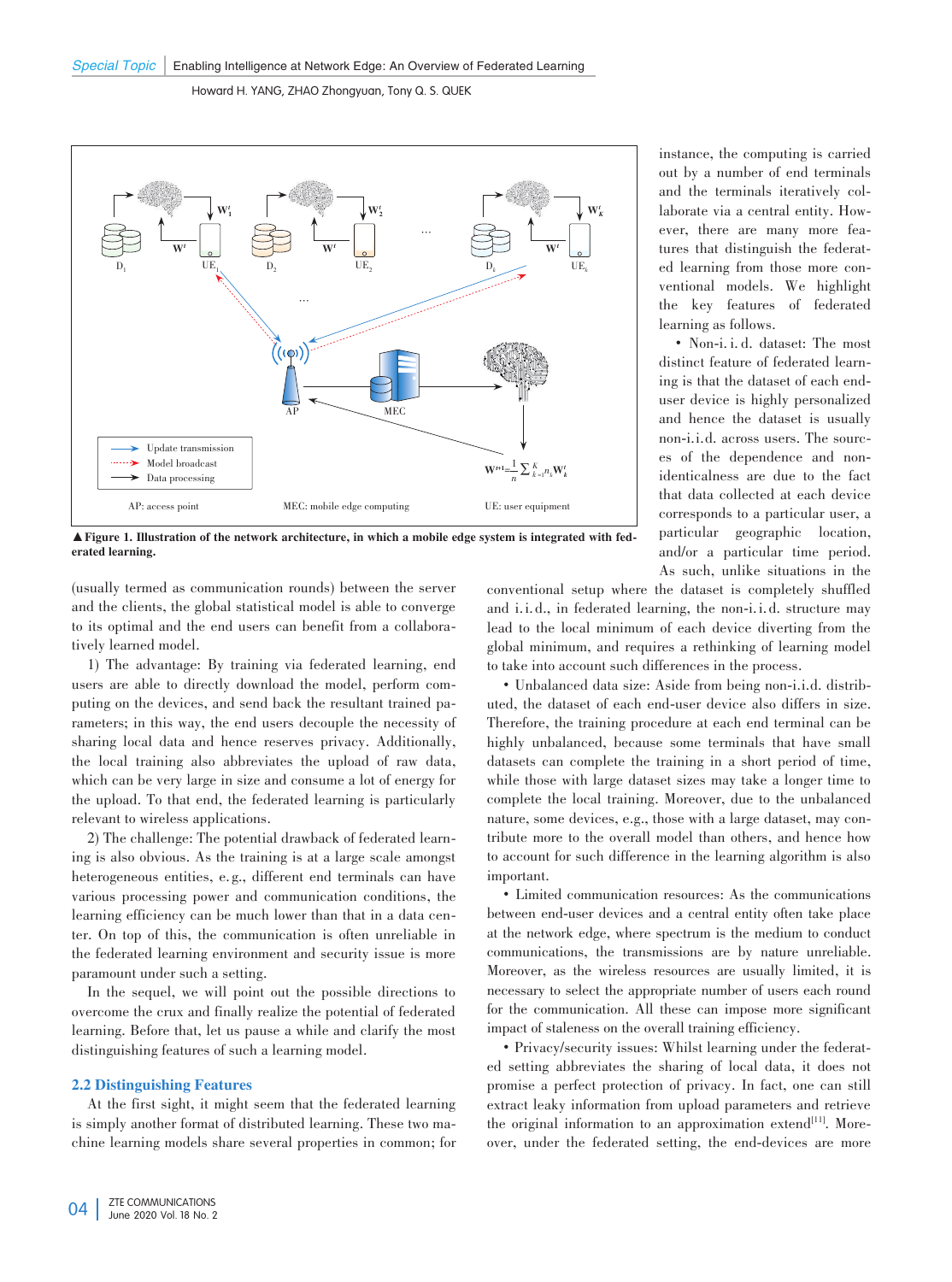vulnerable to malicious attacks in this case and it is easily for some adversary users to inject malicious information into the system.

Note that a marked property of many of the features/problems discussed above is that they are inherently interdisciplinary and solving them likely requires not just machine learning, but also techniques from distributed optimization, security, differential privacy, fairness, compressed sensing, systems, information theory, statistics and more. In fact, many of the hardest problems are at the intersections of these areas and hence a cross-area study/collaboration is essential to ongoing progress.

## 3 Towards Practical Implementation

As mentioned in the previous section, despite the potentials to endow the mobile edge network with a higher degree of intelligence via federated learning, it requires a full cooperation between computing and communication to realize the full potential of such a scheme. In this section, we elaborate several key aspects that we believe to be lying at the core of achieving the final goal.

#### 3.1 Efficient Learning Algorithms

The primary factor to the implementation of federated learning is an efficient algorithm. Due to the non-i.i.d. nature of the dataset, a model training process of the federated learning can be very different from the conventional counterparts. In particular, unlike scenarios under the distributed computing, where each end terminal possesses a statistically identical model (namely the empirical loss function), in the federated learning, each end-user device can have very different empirical loss due to the personalized dataset. As such, the local minimum may differ from the global minimum and the learning algorithm shall be reengineered to account for this fact<sup>[10]</sup>. Besides, as the communication resource is limited, the edge server can only choose a subset of users for the update in each round of communication. Therefore, how to select users appropriately also plays a critical role in the overall learning efficiency<sup>[12]</sup>.

#### 3.1.1 Optimization and Model Aggregation

Because of the non-i. i. d. nature of user dataset, treating all samples equivalently at the global model may not make a solid sense. Therefore, how to craft a more appropriate objective function is an important aspect to research. Besides, the current state-of-the-art training is mostly SGD-base, which is well-known for slow converging. Therefore, how to develop more effective algorithm will also determine the efficiency of federated learning. Moreover, owing to the vast number, each device is likely to participate only a few rounds in the training of a global model, so stateless algorithms are necessary to investigate.

In the aggregation stage, the common approach is the Feder-

ated Averaging algorithm, an adaption of parallel SGD that takes a weighted average of the collected parameters according to their dataset size. While the effectiveness of such an approach has been demonstrated in different models, it is still unknown whether this is the optimal way of aggregating param eters and further investigation is necessary.

#### 3.1.2 Sampling and Client Selection

Due to the unbalanced structure of datasets as well as the limited bandwidth, the sampling, of not just the data points for computing but also the clients to conduct local trainings in each communication round, plays a critical role that determines the overall learning efficiency. In particular, as each end-user device may correspond to a specific local minimum of empirical loss, spending a lot of time on the local training may bear the risk of leading the parameters to diverge from the global minimum. On the other hand, as the global communication can take up a much longer period than the local com⁃ puting, it is also desirable to reduce the communication rounds. As such, how to strike a balance between local computing and global communication is important to the efficiency of federated learning. In response, it is suggested that the sampling data size of each local training shall be adaptively adjusted across the global learning period.

On top of the sampling of dataset for local training, in the global aggregation stage, the edge server can only select a portion of users out of the total due to the limited bandwidth available. Therefore, for the client, i.e., end-user device, selection is also critical for the performance of federated learning. In the context of mobile edge system, it has been shown that by taking the channel quality into consideration and selecting the end-user devices with the best channel qualities, the learning efficiency can be effectively boosted  $up^{12}$ , as demonstrated in Fig. 2. Besides, it is also important to take into account the staleness and the significance of updates in the client selection stage $^{[17]}$ .

#### 3.2 Model Compression

Although the processing power of mobile devices has surged over the last decade by the hardware revolution, these terminals are still subject to power and storage constraints, making it problematic to deploy the federated learning toward a deep and large scale. The difficulty mainly attributes to two reasons. One is that a deep neural network often consists of an abundant amount of activation units and interconnecting links, and hence training such a model will inevitably incur excessive energy consumption and, if not worse, memory occupation. The other is that, even the task of model training can be accomplished at the user side, sending the resultant parameters, which are generally high dimension vectors, to the server requires not just high transmit power but also wide mobile spectrum, which imposes very high communication cost. Nonetheless, this does not mean one has no hope to adopt the most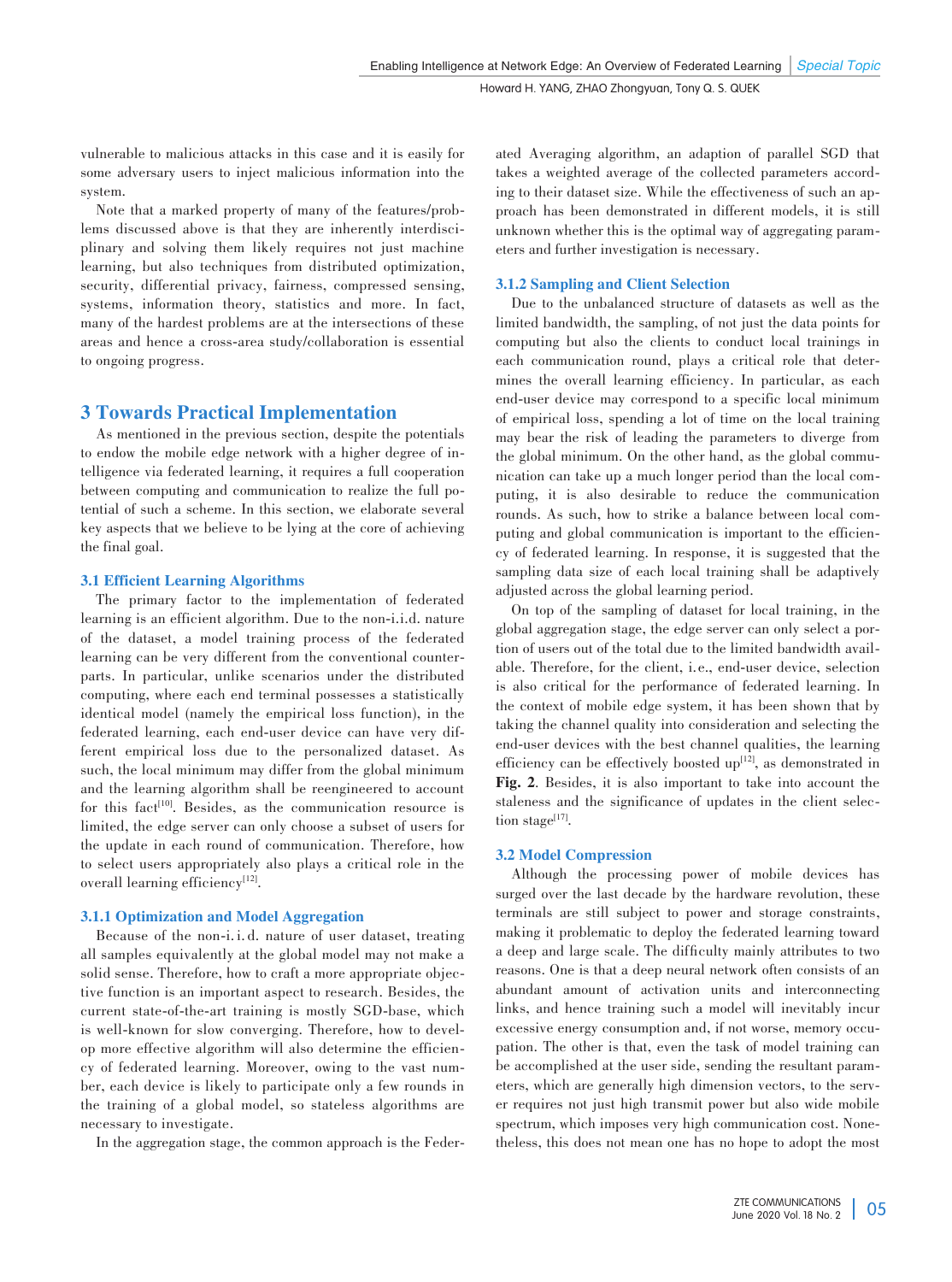fruitful achievement of machine learning, namely the deep neural network, in the federated setup. Two powerful approaches shed the light for overcoming the setbacks:

1) Architecture compression: This approach aims to save the cost from the computing perspective of neural network via pruning the connecting links and shrinking the size of the network<sup>[7]</sup>. The idea of link pruning stems from the fact that the majority of links connecting different layers of neurons are usually associated with very small weights. In order words, the most effective component of a neural network is architecturally sparse. Therefore, it is feasible to mute a number of links that have small weights—so as to skimp on the caching memory—without affecting the overall accuracy. Moreover, despite the unprecedented success brought by deep learning, there are many applications in which using a small neural network is able to achieve as good the performance as a large one. As such, directly reducing the size of neural network at the user side is also an appropriate choice to attain marked savings in both energy and memory consumption.

2) Gradient compression: This approach tackles the issue from the perspective of communication, by trading the estimation accuracy for better communication efficiency. In particular, by noticing that practical applications of machine learning often do not require very high accuracy, one can compress the high-dimension trained gradients (which can include millions of coefficients) into low dimension surrogates via different levels of quantization<sup>[18–19]</sup>. As a result, the packet size to encapsulate the trained results can be significantly reduced, which not only saves the radiated power at each device, but also facilitates the decoding process at the server. It is noteworthy that to balance the tradeoff between communication cost and training accuracy, the level of quantization shall be adapted to



the particular location of a user. For instance, for users located in proximity to the edge node, they can conduct less quantization and maintain the high accuracy of the results, while for those located far away, they shall compress the trained results more aggressively in order to succeed the communication and engage in the training process.

A complete process of model compression is illustrated in Fig. 3**;** we can see that it is feasible to remove a number of links with small weights in the neural network. Moreover, some neurons with only a few connections can also be muted. The architecture compression can thus transform the learning model into a sparse version, which can achieve almost the same performance as the original neural network. Another part is associated with the gradient compression, as the generated forms of parameters are often continuous with long digits, which are not suitable for the transmissions via wireless channels. By using appropriate quantization methods, the data volume of the update results can be significantly reduced, which not only saves the power consumption of end-user devices, but also facilitates the decoding procedure at the server side. To mitigate the impact of quantization noise, sophisticated param eter strategies are also necessary to minimize the model accuracy loss. It is worthwhile to mention that due to potential failure and retransmissions, the weights before and after the encoding/decoding process may appear in different orders. Nonetheless, the server can still leverage the sequential number to rearrange the weights before the global aggregation.

#### 3.3 Advanced Communication and Networking Techniques

It has become a consensus that the communication efficiency is also one of the first-order concerns of federated learning, particularly due to the fact that the training involves a vast

number of end-user device communications through a limited wireless bandwidth. In that respect, the technologies that enhance the spectral efficiency can be a critical solution to this dilemma. Specifically, the development of new technologies, e. g., the massive multiple input multiple output (MIMO), full duplex or non-orthogonal multiple access (NOMA), that are able to support more channel accesses over the same bandwidth will facilitate the deployment of federated learning. For instance, by deploying an excessive number of antennas at the base station, multiple devices can be simultaneously selected for parameter update in each round of communication, which, as demonstrated by a number of literatures, can help acceler ate the convergence of federated learning algorithm. In a similar spirit, one can also leverage the techniques from full duplex or NOMA to increase the number of updates collectible in ▲ Figure 2. Test accuracy of federated learning under different scheduling policies. each global aggregation and hence speedup the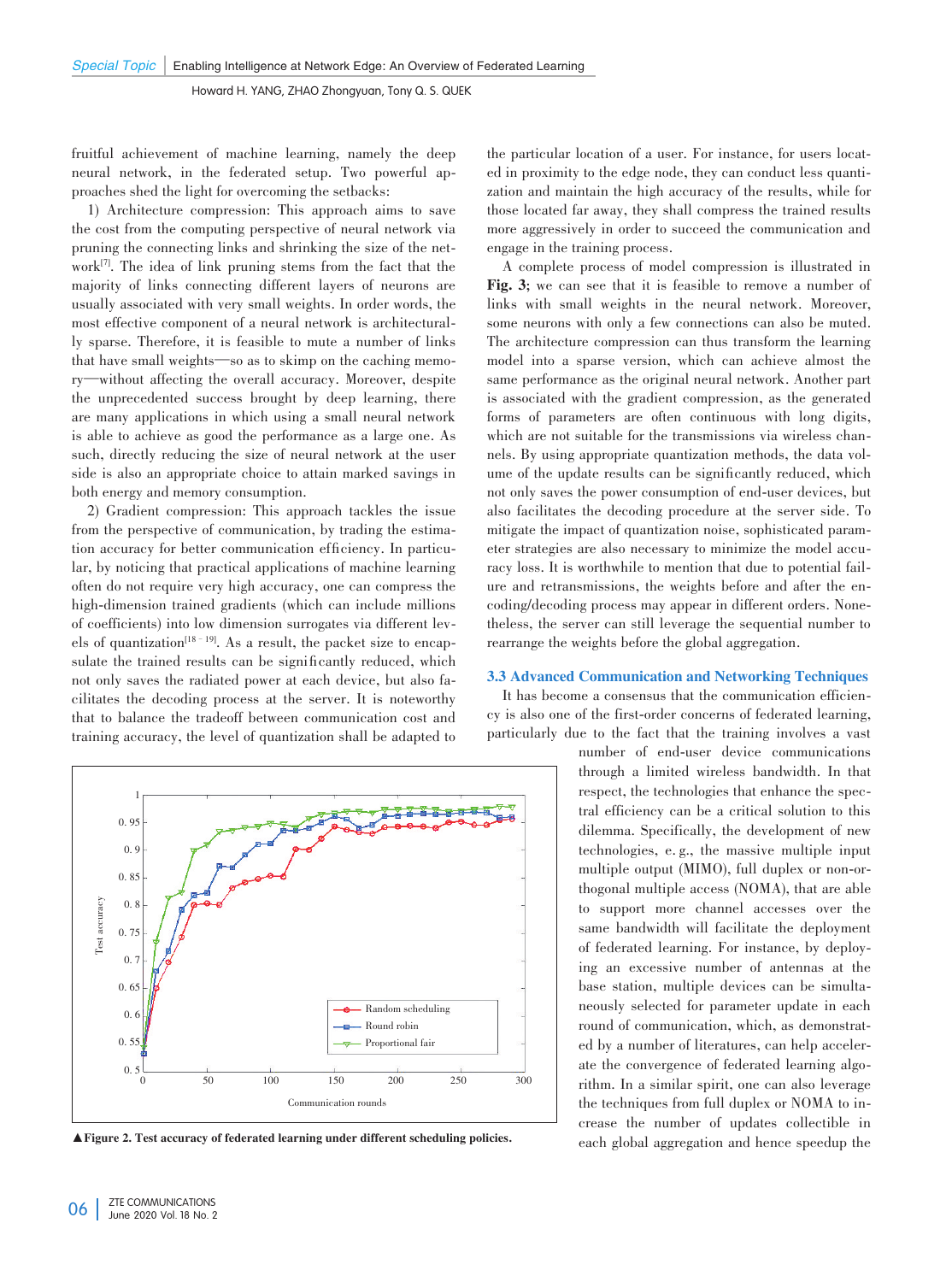

▲Figure 3. Basic flow of model compression in the federated learning system.

training process. Besides, the ultra-reliable low latency com⁃ munication (URLLC) that reduces the latency in the transmission is also a good candidate for more real-time learning tasks. A joint design that takes in the processing power and communication capability from both sides will also enhance the operation efficiency<sup>[15 – 16], [20 – 22]</sup>.

Aside from communication efficiency, advanced networking technology is also important for the federated learning. In general, the federated learning involves a central server that orchestrates the training process and receives the contributions of end-user devices. Being as a central player, the server also represents a potential point of great failure<sup>[10]</sup>. As such, even though large companies or organizations can take this role in certain applications, a reliable and powerful central server may not always be available in more collaborative learning scenarios. Moreover, the server may even become a bottleneck when the number of clients is very large. To that end, it is suggested to replace communication with the server by a more distributed manner, namely peer-to-peer communication between individual devices. For that reason, advanced device-to-device (D2D) communication and interference management schemes can be a dominant factor to the overall performance. The self-organized networking techniques may have significant influence on the performance.

#### 3.4 Privacy Preserving Technologies

Despite the raw data is not explicitly shared in the context of federated learning, it is still possible for adversaries to re⁃ trieve the original information to an approximation extend, especially when the learning architecture and parameters are not completely protected. In fact, due to the share nature of wireless medium, the intermediate results such as parameter update from an optimization algorithm are exposed during the transmission, which may leak out private information. Moreover, the existence of malevolent users may incur further security issues. Therefore, the design of federated learning into a mobile edge system needs further protection of parameters as well as investigations on the tradeoffs between the privacy security-level and the system performance<sup>[23]</sup>.

In the federated learning process, there exists several fatal points that have privacy and security issues. We enumerate them into the following categories $14$ <sup>[4]</sup>.

#### 3.4.1 Privacy Protection at User Side

In a federated learning algorithm, end users need to iteratively upload their learning results to the edge server for global aggregation, but these users may not trust the server since a curious entity might take a look at the uploaded parameter to infer the underlined information. To address this concern, the end users can employ some privacy-preservation technologies as follows.

1) Perturbation: The idea of perturbation is adding noise to the uploaded parameters by clients. This line of work often uses differential privacy<sup>[24]</sup> to obscure certain sensitive attributes until the third party is not able to distinguish the individual, thereby making the data impossible to be restored so as to protect user privacy.

2) Dummy: The concept of dummy method stems from the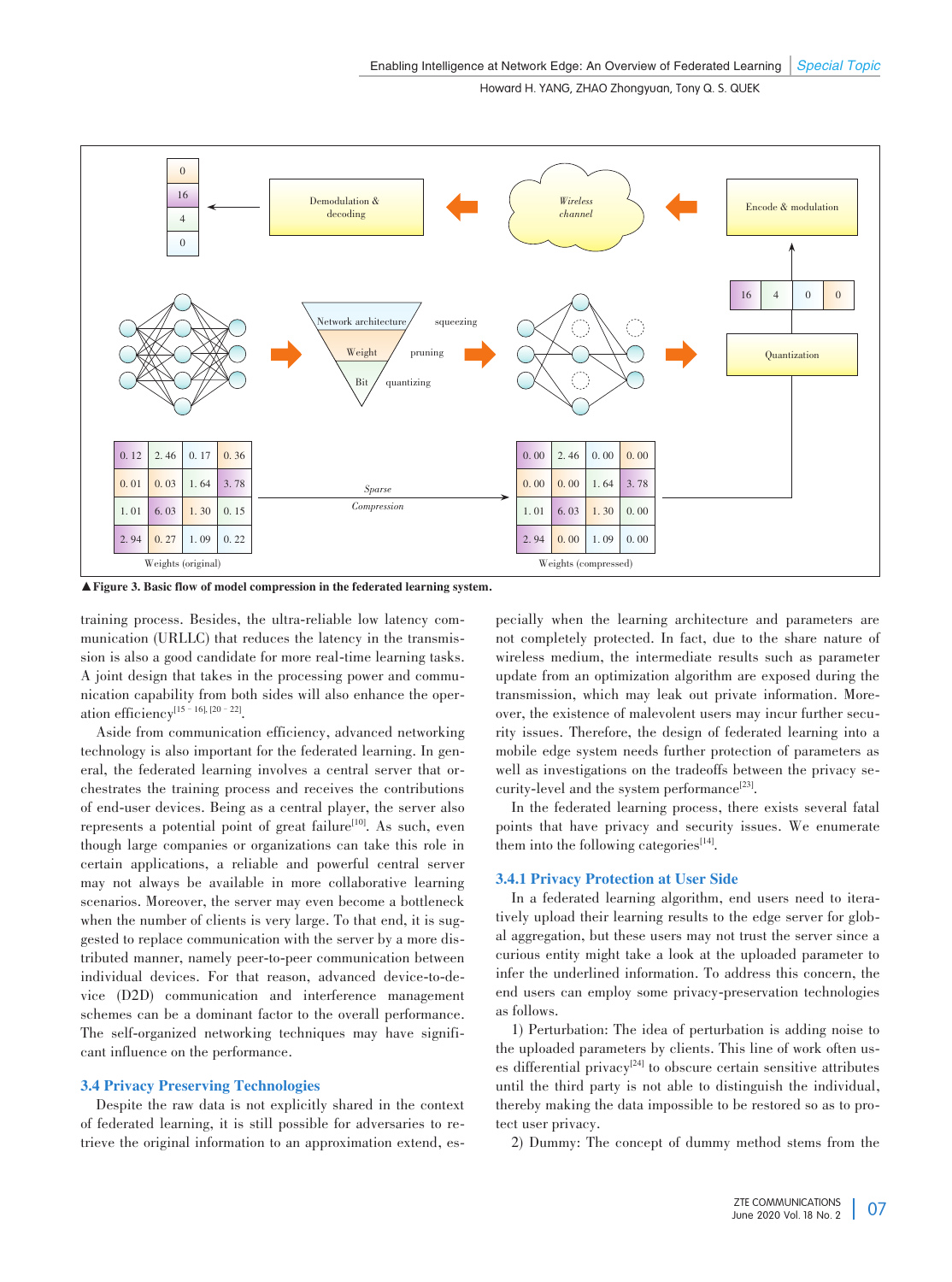location privacy protection. By sending dummy model parameters along with the true one to the server, the end users can thus hide their contribution during training. Because of the aggregation processed at the server, the system performance can still be guaranteed.

#### 3.4.2 Privacy Protection at Server Side

After collecting the updated parameters from the end-user devices, the server generally performs a weighted average to produce a new model. However, when the server broadcasts the aggregated parameters back to the users, the information may leak out as there may exist eavesdroppers. Thus, protections at the server side are also of significance.

1) Privacy-enabled aggregation: While the general purpose of aggregation at the server side is to produce an improved learning model, it is possible to scramble parameters before aggregating or enlarging the set of collected clients, which can prevent the adversaries or untrusted server from inspecting client information according to the aggregated parameters.

2) Secure multi-party computation (SMC): The central idea of SMC is to use encryption to increase protection of user updates, instead of only revealing the sum after a sufficient number of updates. Specifically, SMC is a four-round interactive protocol optionally enabled during the reporting phase of a given com⁃ munication round. In each protocol round, the server gathers messages from all devices, and then uses the set of device messages to compute an independent response and return to each device. The third round constitutes a commit phase, during which devices upload cryptographically masked model updates to the server. Finally, there is a finalization phase during which devices reveal sufficient cryptographic secrets to allow the server to unmask the aggregated model update.

#### 3.4.3 Security Protection for Learning Framework

This aspect mainly considers the model stealing attacks. In particular, any participant in the training process may introduce hidden backdoor functionality into the global model, e.g., to ensure that an image classifier assigns an attacker-chosen la⁃ bel to images with certain features, or that a word predictor completes certain sentences with an attacker. Consequently, there are also some protecting measures on the security design for this.

1) Homomorphic encryption: Homomorphic encryption aims to protect the parameter exchange process via encryption mechanism, by means of encoding the parameters before upload, and to transmit along with the public-private decoding keys for the intended entity to decipher.

2) Back-door defender: This is a crucial issue with the federated learning, as a malicious user may act as an innocent user but injecting certain sequence, other end-user devices may encounter severe malfunctioning and breakdown. Therefore, effective approaches shall be developed to protect the users from these attacks.

In order to illustrate the impact of malicious attacks on the performance of federated learning, we carry out an experiment (Fig. 4[14] ). Particularly, a convolutional neural network (CNN) is set up with 30 end-user devices participated in, whereas the malicious clients will upload fake values of parameters in each communication round. It can be seen that the system performance can significantly curtail by malicious attacks, and even enter a breakdown when there are too many malicious clients participating in. As such, security is of significant to the performance of federated learning.

While we have listed out several concerns on the implementation of federated learning and the approaches to address these issues, another important practical consideration for federated learning is the composability of these methods. The schemes of tackling each of these aspects shall not be devised in isolation but need to be combined with each other. For instance, the efficient learning algorithm will need to be designed in consideration of learning efficiency as well as privacy preserving. Also, the model compression shall also be contended with privacy preserving.

## 4 Potential Applications and Future Trends

The future trends of mobile edge networks are to integrate the supply and demand of services, being able to identify a particular application to the network and respond promptly. By employing the federated learning as an operational system to the network architecture, a more intelligent network system can be foreseen in the future<sup>[2]</sup>.



parameters to pollute the global parameter. In con-**A**Figure 4. Performance of federated learning with different malicious users.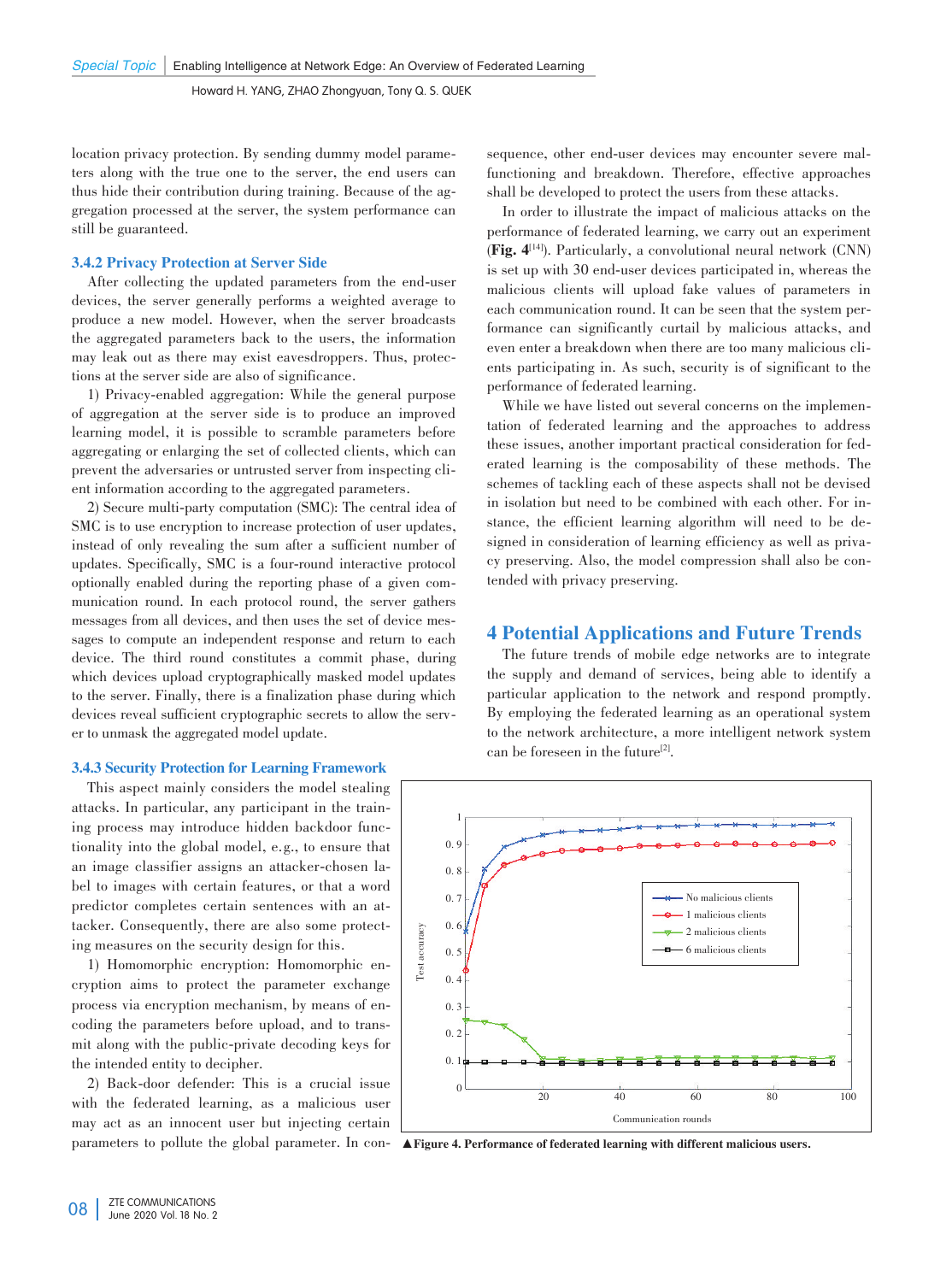From the perspective of network architecture, the federated learning can be integrated with content caching and edge computing at the edge of a mobile network to reduce backhaul traffic loads. The general idea of caching at the network edge is, when availed with a priori information of each individual preference distributions, to optimally place the desired content resource in the edge server so as to respond to user request more swiftly. It thus simultaneously enhances the energy efficiency, reduces the service latency, and relieves the backhaul load. Despite such benefits, the gain from caching alone is only pronounced when the users' preference distributions are a priori and highly homogeneous, i.e., the users tend to request the same contents. These two constraints, however, are less likely to be satisfied in next-generation wire less applications that possess a higher degree of heterogeneity. On one hand, the users' preference distributions vary drastically across time and space, thus making them extremely difficult to be estimated and tracked, especially when the number of mobile devices becomes large. On the other hand, in practice, the users' preference distributions are highly diverse due to the personality differences. Therefore, conventional model-base designs may not be suitable for such a task because it is not capable of considering multitude of factors that influence content popularity. Moreover, directly accessing the privacy-sensitive user data for content differentiation may not be possible in practice. Federated learning with the premise of utilizing the locally trained models rather than directly accessing the user data seems to be a match made in heaven for content popularity prediction in proactive caching in wireless networks. For instance, in augmented reality (AR), federated learning can be used to learn certain popular elements of the augmentations from the other users without obtaining their privacy-sensitive data directly. This popular information is then pre-fetched and stored locally to reduce the latency.

From the perspective of resource management<sup>[6]</sup>, the federated learning paradigm can be used to improve the spectrum sensing efficiency, and thus fl exible and adaptive sharing and reuse strategies can be implemented to the communication system. Apart from the radio access, the next-generation network needs to deal with more volatile traffic conditions. Along with the warp speed of progress of mobile applications, different types of traffic, which may be bursty, longlasting, or with short packet size, coexist in the network. Consequently, centralized strategies, where information about traffic pattern is gathered in the database of a server to infer the circumstance, may not always be appropriate. Therefore, the future of network traffic management will be dependent on the decentralized training approaches such as the federated learning. In this context, the on-device training can provide more real-time reaction to schedule the traffic of the most appropriate users. A specific instance of application is the coexistence of dedicated short-range communication and cellular-connected vehicle-to-everything in the same intelligent transport systems.

Finally, from the perspective of end user applications, federated learning is expected to find many landing grounds. For instance, by equipping sensors with federated learning algorithms, one can construct a local Internet-of-Things (IoT) network with intelligent monitoring system that can quickly identify certain events and quickly respond to them. Hospitals, if endowed with a federated learning system for disease monitoring, might increase the doctors' intention to share information and prevent certain catastrophe in the early stage. In the area of retailing, the federated learning system can leverage data from a wild range of entities to increase the accuracy of prediction on demands, and thus help providers/owners prepare supplies in a proper manner. In self-driving cars, information related to traffic can be learned through vehicles on the road using federated learning and stored in the roadside units, which facilitates the efficiency of an autonomous driving operation system.

Notably, a number of future studies immediately follow from the above discussions. For instance, one can investigate how to adopt the federated learning to inference the distribution of local demand so as to provide appropriate guidance on the allocation of caching contents on the network edge that can reduce communication burden. In the context of mobile resource management, how to leverage the federated learning to extract the individual traffic distributions to further benefit the allocation of global spectral resources is also a concrete direction. To sum up, the integration of federated learning and mobile edge network can provide a unified platform to support a variety of applications, and we also advocate for subsequent studies to build up the federated intelligence ecosystem.

## 5 Conclusions

In this paper, we provided an overview to the federated learning system. Specifically, we elaborated the basic architecture of the federated learning model and the salient features, in particular the non-i.i.d. and unbalanced dataset, unreliable and limited communication resource, as well as privacy and security issues, that distinguish it from the conventional ones. Furthermore, we presented a number of practical approaches that enable the implementation of federated learning into a mobile edge system. Among them, we emphasized the importance from aspects of algorithm design, model compression and communication efficiency. Lastly, we presented several applications that are most foreseeable to benefit from applying federated learning. In summary, we believe that federated learning is one of the building blocks in achieving an intelligent network and we expect that more interesting research issues will appear in this area.